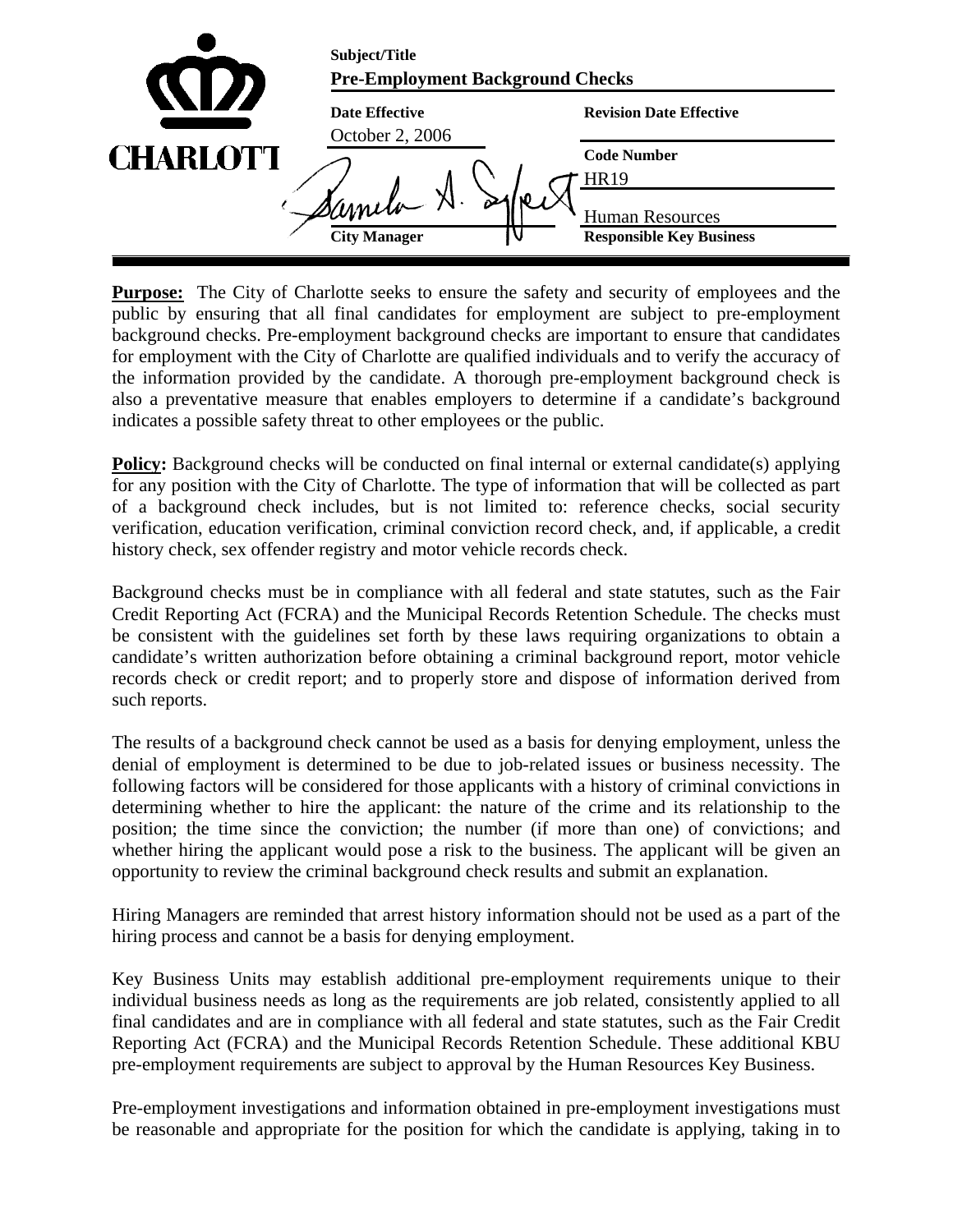| Subject/Title      |                                         |      |  |  |
|--------------------|-----------------------------------------|------|--|--|
|                    | <b>Pre-Employment Background Checks</b> |      |  |  |
| <b>Code Number</b> | <b>HR19</b>                             | Page |  |  |
|                    |                                         |      |  |  |

consideration the nature of the offense, whether it is job-related, when it occurred and the candidate's conduct since the offense.

Although a disqualification is possible, in accordance with federal and state laws, a previous conviction does not automatically disqualify an applicant from consideration for employment with the City.

The City will ensure that all information attained from the reference and background check process will only be used as part of the employment process and kept strictly confidential according to FCRA. Hiring managers and administrative staff responsible for the preemployment process are reminded that background check information falls under the FCRA disposal rules. Background check information kept as part of an employment hiring record, or used to make an employment decision, should be kept with the employee's personnel file in Human Resources. All applicant information no longer required for use should be sent in to Human Resources for appropriate disposal.

If an applicant is found to have deliberately withheld information with the intent to mislead or is found to have falsified information pertaining to previous convictions, education, employment history, or any information deemed pertinent to employment, the employee will be disqualified from further employment consideration in any position with the City due to falsification of an application; or if this is discovered post employment, the employee will be terminated.

The North Carolina Department of Justice sets the qualification for the employment and retention of police officers including but not limited to standards addressing the minimum age, education, physical standards and mental status, citizenship, and good moral character (N.C. General Statute §17C-10). In addition, Chapter 12 of the North Carolina Administrative Code controls the extent, scope and use of a background investigation and further places specific eligibility limitations on an applicant's prior criminal history. In the event one of the mandatory state standards conflicts with this policy, then the state standard shall control and shall be followed by the Charlotte-Mecklenburg Police Department.

### **Definitions:**

- 1. Criminal Conviction Record The record of an individual's criminal conviction(s) obtained from the states and counties where the applicant lives or has lived in the past seven years.
- 2. Motor Vehicle Record ( $MVR$ ) An individual's driving history obtained from the state where the applicant/employee driver's license is or was issued or through agencies with license to obtain these reports on the City's behalf.
- 3. Fair Credit Reporting Act (FCRA) Federal regulations of the collection and use of information contained in consumer reports prepared and assembled by a consumer reporting agency.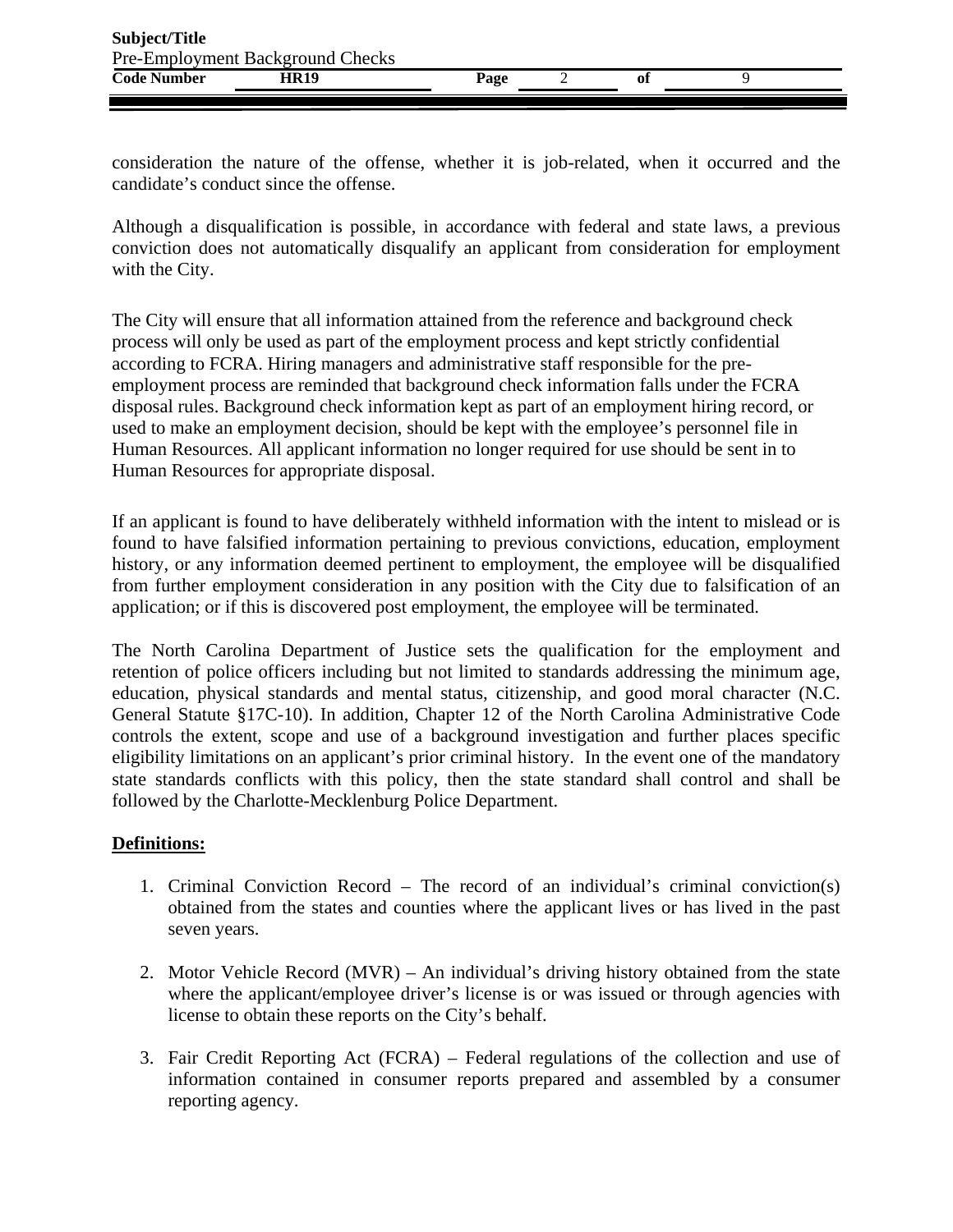- 4. Municipal Records Retention and Disposition Schedule This records schedule identifies and provides retention and disposition instructions for many records that have been identified as being produced and maintained in municipal administrative offices. These records are defined under Chapter 132 of the General Statues of North Carolina. Chapter 121-5 mandates that these records be disposed of only in accordance with an official records retention schedule. Standard 13 of the Municipal Records Retention and Disposition Schedule addresses personnel records to include application and selection files.
- 5. Educational Verification Confirmation that the final candidate has the degree or educational level required for the position; or confirmation that the candidate has the degree or educational level as stated on the application or resume.
- 6. Reference Check A basic work profile from a professional reference provided by the applicant, generally consisting of: title, basic responsibilities, relationship, professional and interpersonal skills.
- 7. Sexual Offender Registry This report will contain all information available in the applicant's state data repository.
- 8. Social Security Verification This report will verify the issue date of the social security number, if the number has been reported deceased or not yet been issued. The report will also reveal other names used by the applicant, such as maiden names or aliases and addresses listed by subject when they have applied for credit.
- 9. Credit History A profile of the applicant's credit history for the last seven years as reported by a major credit bureau. Charge offs, collection accounts, public records, tradelines, bankruptcies, judgments and monthly payment histories are included in a history.

### **Procedures:**

- 1. The City of Charlotte Job Opportunity Bulletin will include the following statement: "Criminal Conviction Checks Required on final internal and external candidate(s) applying for positions with the City of Charlotte."
- 2. The City of Charlotte requires a criminal conviction record check for all full-time, parttime, temporary, intern or volunteer applicants prior to a conditional offer of employment being extended by the hiring manager.
- 3. Prior to conducting the pre-employment background check the following must be completed by the final candidate:
	- City of Charlotte application
	- Applicant Authorization and Consent for Release of Information form (Exhibit A)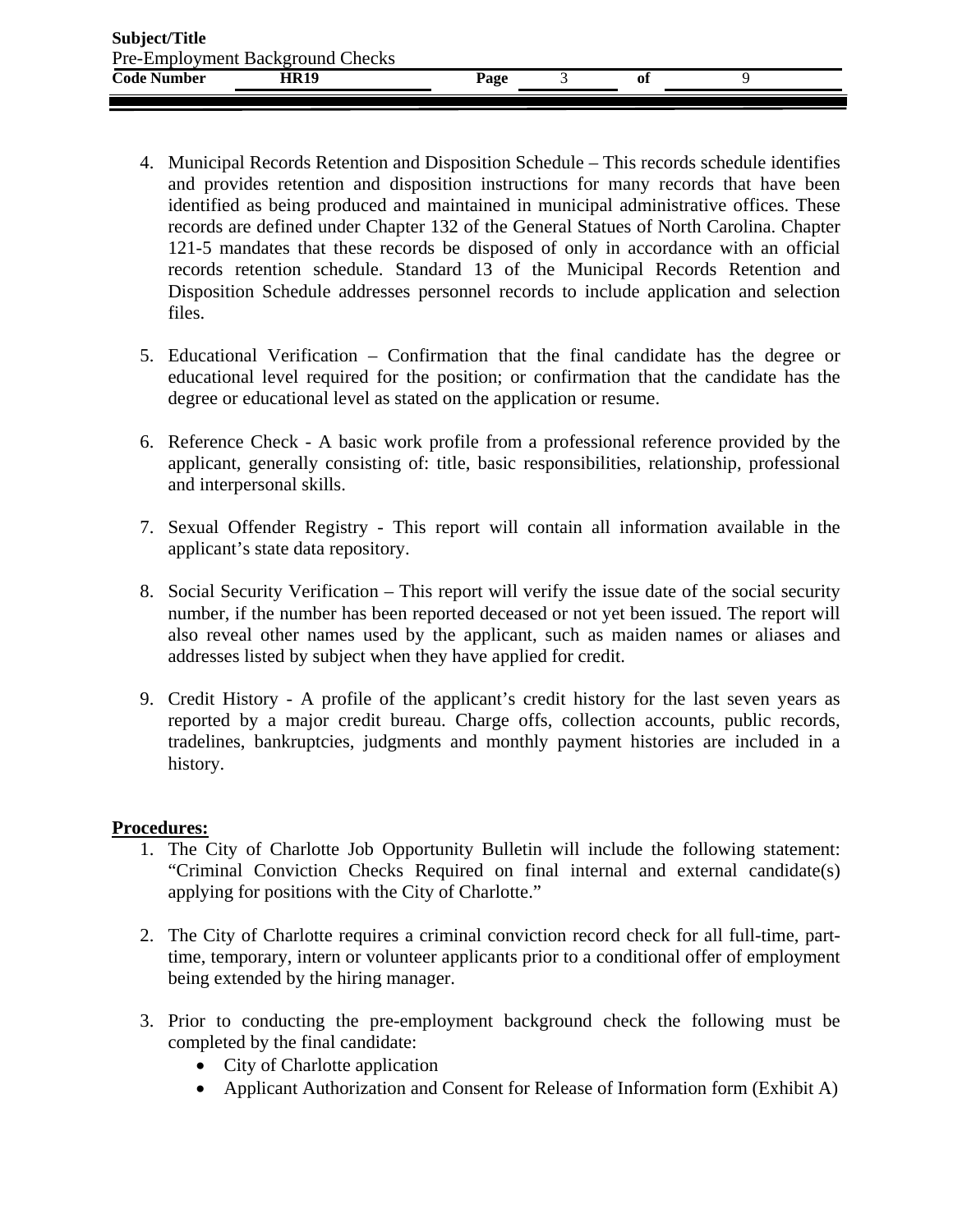| Subject/Title      |                                         |      |  |  |
|--------------------|-----------------------------------------|------|--|--|
|                    | <b>Pre-Employment Background Checks</b> |      |  |  |
| <b>Code Number</b> | HR 19                                   | Page |  |  |
|                    |                                         |      |  |  |

- 4. Present the final candidate with the Summary of Rights Under the Fair Credit Reporting Act and Consumer Notification (Exhibits B and C).
- 5. All pre-employment background checks must be completed by one of the approved vendors under contract with the City of Charlotte. Human Resources will maintain the list of approved vendors.
- 6. Before taking an adverse action that is based in whole or in part on the information collected as part of the pre-employment background check, a copy of the adverse information and an Adverse Information Form must be sent to the candidate (Exhibit D).
- 7. To give the candidate time to respond to the adverse information, the employer must wait an appropriate length of time between notifying the candidate that an adverse action will be taken, and actually taking the adverse action. After a waiting period of five (5) business days following notification of the adverse information to the candidate, the Adverse Decision Form should be sent to the candidate (Exhibit E).
- 8. Candidates for employment where the job duties require driving authorization under the City's Driver's Permit Policy or other related duties will be subject to a Motor Vehicle Records check.
- 9. Candidates for employment where the job duties include responsibility for initiating or affecting financial transactions or other related duties will be subject to credit history check. The Key Business Unit is responsible for determining the job duties for which a credit history check is conducted, and is responsible for ensuring a job-related need for conducting the check.
- 10. Candidates for employment where the job duties include entering a private household, interaction with children or other related duties will be subject to sexual offender registry check.
- 11. Confirmation that the candidate has the degree or educational level required for the position, or as stated on the resume or application, can be conducted through the approved background checking vendors or the candidate can be required to submit an official transcript. Official transcripts must be received in a sealed envelope from the college, university or school system in question and must be a certified copy.

#### **Responsibilities:**

The Human Resources Key Business shall be responsible for the coordination of this Policy.

Key Business Executives and or their designees are responsible for ensuring that preemployment background checks have been conducted on all final candidates prior to hiring.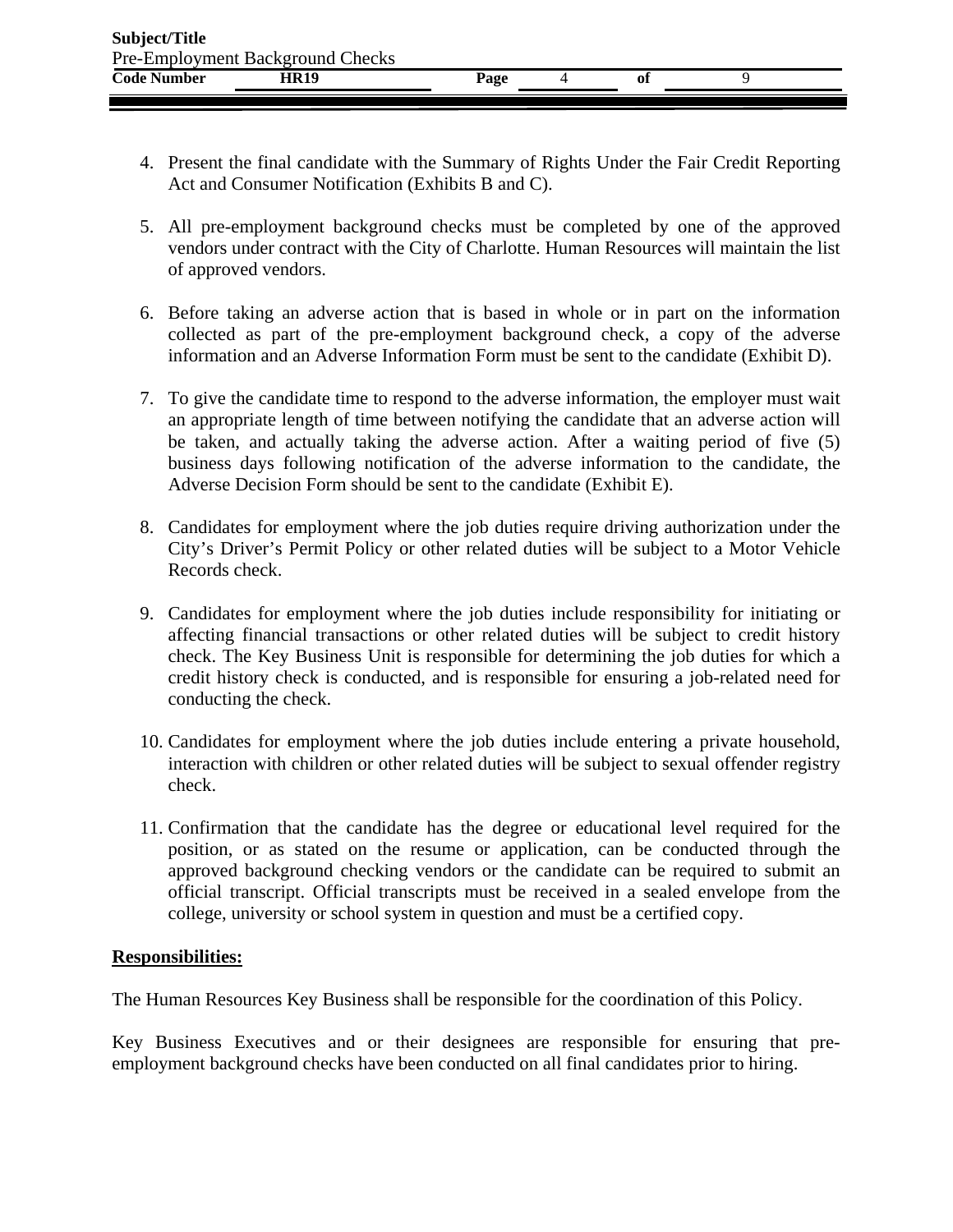# **Exhibit A**

# **APPLICANT AUTHORIZATION AND CONSENT FOR RELEASE OF INFORMATION**

This release and authorization acknowledges that the City of Charlotte may now, or at any time while I am employed, contact personal references, conduct a verification of my education and licenses/certifications, employment/work history, motor vehicle records, and receive any criminal history record information pertaining to me which may be in the files of any Federal, State or Local criminal justice agency, and to verify any other information deemed necessary to fulfill the job requirements. The results of this verification process will be used to make employment decisions pursuant to the City of Charlotte's employment policies. The City of Charlotte will not request credit reports without proper notification in compliance with the Fair Credit Reporting Act.

I authorize the City's current employment verification vendor and any of its associates, to disclose orally and in writing the results of this verification process to the designated authorized representative of the City of Charlotte. The City of Charlotte may at its discretion change the vendor and this release will remain in effect.

I have read and understand this release and consent, and I authorize the background verification. I authorize all persons, schools, current and former employers and other organizations and Agencies to provide the City's employment verification vendor, or its associates with all information that may be requested. I hereby release all of the persons and Agencies providing such information from any and all claims and damages connected with their release of any requested information. I agree that any copy of this document is as valid as the original.

I do hereby agree to release and discharge the City of Charlotte, the employment verification vendor and their associates to the full extent permitted by the law from any claims, damages, losses, liabilities, costs and expenses or any other charge or complaint filed with any Agency arising from the retrieving and reporting of information. According to the Fair Credit Reporting Act, I am entitled to know if employment was denied based on information obtained by my prospective employer and to receive a disclosure of the public record information and of the nature and scope of the investigative report. I have been given a summary of my rights under the Fair Credit Reporting Act.

Printed Name (Last, First, M.I) Social Security Number

Signature Date

\_\_\_\_\_\_\_\_\_\_\_\_\_\_\_\_\_\_\_\_\_\_\_\_\_\_\_\_\_\_ \_\_\_\_\_\_\_\_\_\_\_\_\_\_\_\_\_\_\_\_\_\_\_\_\_\_\_\_\_

\_\_\_\_\_\_\_\_\_\_\_\_\_\_\_\_\_\_\_\_\_\_\_\_\_\_\_\_\_\_ \_\_\_\_\_\_\_\_\_\_\_\_\_\_\_\_\_\_\_\_\_\_\_\_\_\_\_\_\_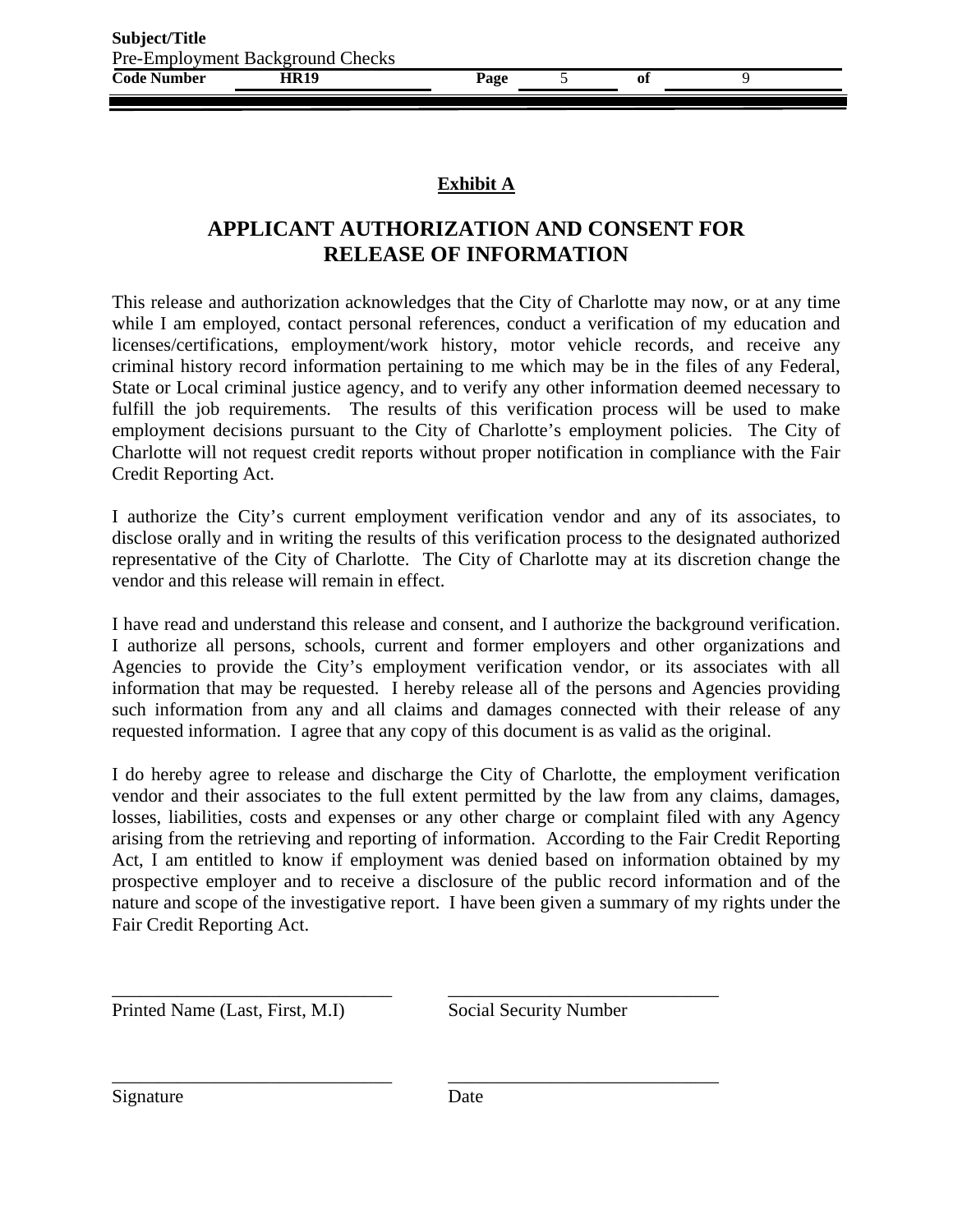| Subject/Title      |                                         |      |  |  |
|--------------------|-----------------------------------------|------|--|--|
|                    | <b>Pre-Employment Background Checks</b> |      |  |  |
| <b>Code Number</b> | AR 19                                   | Page |  |  |
|                    |                                         |      |  |  |

# **Exhibit B**

### *Para informacion en espanol, visite [www.ftc.gov/credit](http://www.ftc.gov/credit) o escribe a la FTC Consumer ResponseCenter, Room 130-A 600 Pennsylvania Ave. N.W., Washington, D.C. 20580.*

### **A Summary of Your Rights Under the Fair Credit Reporting Act**

20580. The federal Fair Credit Reporting Act (FCRA) promotes the accuracy, fairness, and privacy of information in the files of consumer reporting agencies. There are many types of consumer reporting agencies, including credit bureaus and specialty agencies (such as agencies that sell information about check writing histories, medical records, and rental history records). Here is a summary of your major rights under the FCRA. **For more information, including information about additional rights, got [www.ftc.gov/credit](http://www.ftc.gov/credit) or write to: Consumer Response Center, Room 130-A, Federal Trade Commission, 600 Pennsylvania Ave. N.W., Washington, D.C.** 

You must be told if information in your file has been used against you. Anyone who uses a credit report or another type of consumer report to deny your application for credit, insurance, or employment – or to take another adverse action against you – must tell you, and must give you the name, address, and phone number of the agency that provided the information.

**You have the right to know what is in your file.** You may request and obtain all the information about you in the files of a consumer reporting agency (your "file disclosure"). You will be required to provide proper identification, which may include your Social Security number. In many cases, the disclosure will be free. You are entitled to a free file disclosure if: a person has taken adverse action against you because of information in your credit report; you are the victim of identify theft and place a fraud alert in your file; your file contains inaccurate information as a result of fraud; you are on public assistance; you are unemployed but expect to apply for employment within 60 days. In addition, by September 2005 all consumers will be entitled to one free disclosure every 12 months upon request from each nationwide credit bureau and from nationwide specialty consumer reporting agencies. See [www.ftc.gov/credit](http://www.ftc.gov/credit) for additional information.

You have the right to ask for a credit score. Credit scores are numerical summaries of your credit-worthiness based on information from credit bureaus. You may request a credit score from consumer reporting agencies that create scores or distribute scores used in residential real property loans, but you will have to pay for it. In some mortgage transactions, you will receive credit score information for free from the mortgage lender.

**You have the right to dispute incomplete or inaccurate information.** If you identify information in your file that is incomplete or inaccurate, and report it to the consumer reporting agency, the agency must investigate unless your dispute is frivolous. See [www.ftc.gov/credit](http://www.ftc.gov/credit)  for an explanation of dispute procedures.

**Consumer reporting agencies must correct or delete inaccurate, incomplete, or unverifiable information.** Inaccurate, incomplete or unverifiable information must be removed or corrected, usually within 30 days. However, a consumer reporting agency may continue to report information it has verified as accurate.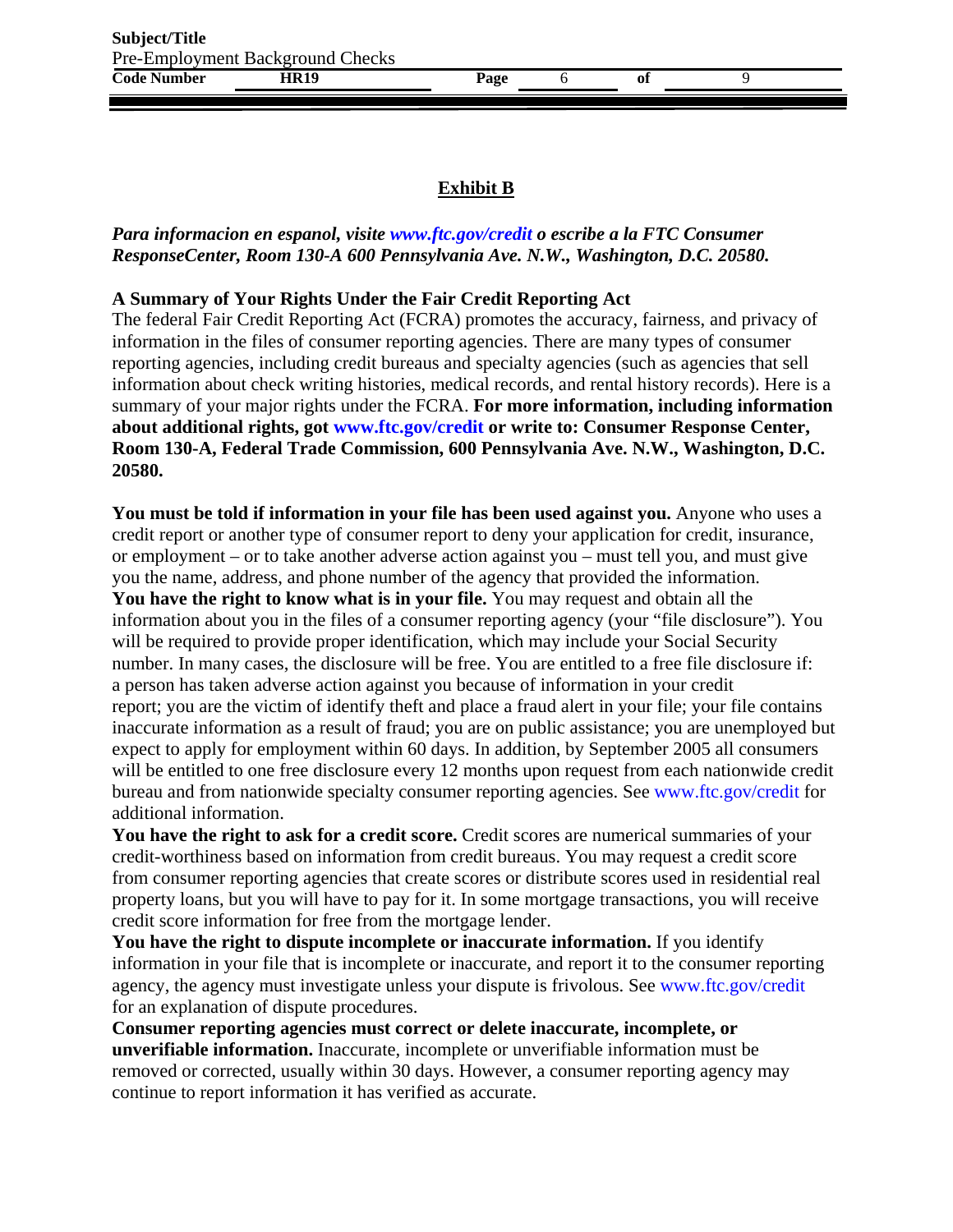# **Exhibit C**

# *Consumer Notification*

Dear :

\_\_\_\_\_\_\_\_\_\_\_\_\_\_\_\_\_\_\_\_\_\_\_\_\_\_\_\_\_\_\_

\_\_\_\_\_\_\_\_\_\_\_\_\_\_\_\_\_\_\_\_\_\_\_\_\_\_\_\_\_\_\_

\_\_\_\_\_\_\_\_\_\_\_\_\_\_\_\_\_\_\_\_\_\_\_\_\_\_\_\_\_\_\_

This is to inform you that a consumer report or an investigative consumer report will be requested from the City of Charlotte's vendor, \_\_\_\_\_\_\_\_\_\_\_\_\_\_\_\_ a Consumer Reporting Agency (CRA). This report is for the purpose of evaluating your eligibility for employment, promotion, reassignment or retention as an employee.

You have been asked to carefully read and sign an "Authorization for Release of Information" permitting the City's vendor to furnish the consumer report to us.

In accordance with the Fair Credit Reporting Act (15 U.S.C. §1681 et. seq.), you will be notified in writing before the City makes any adverse employment decision which is based in whole or in part on the consumer report.

Sincerely,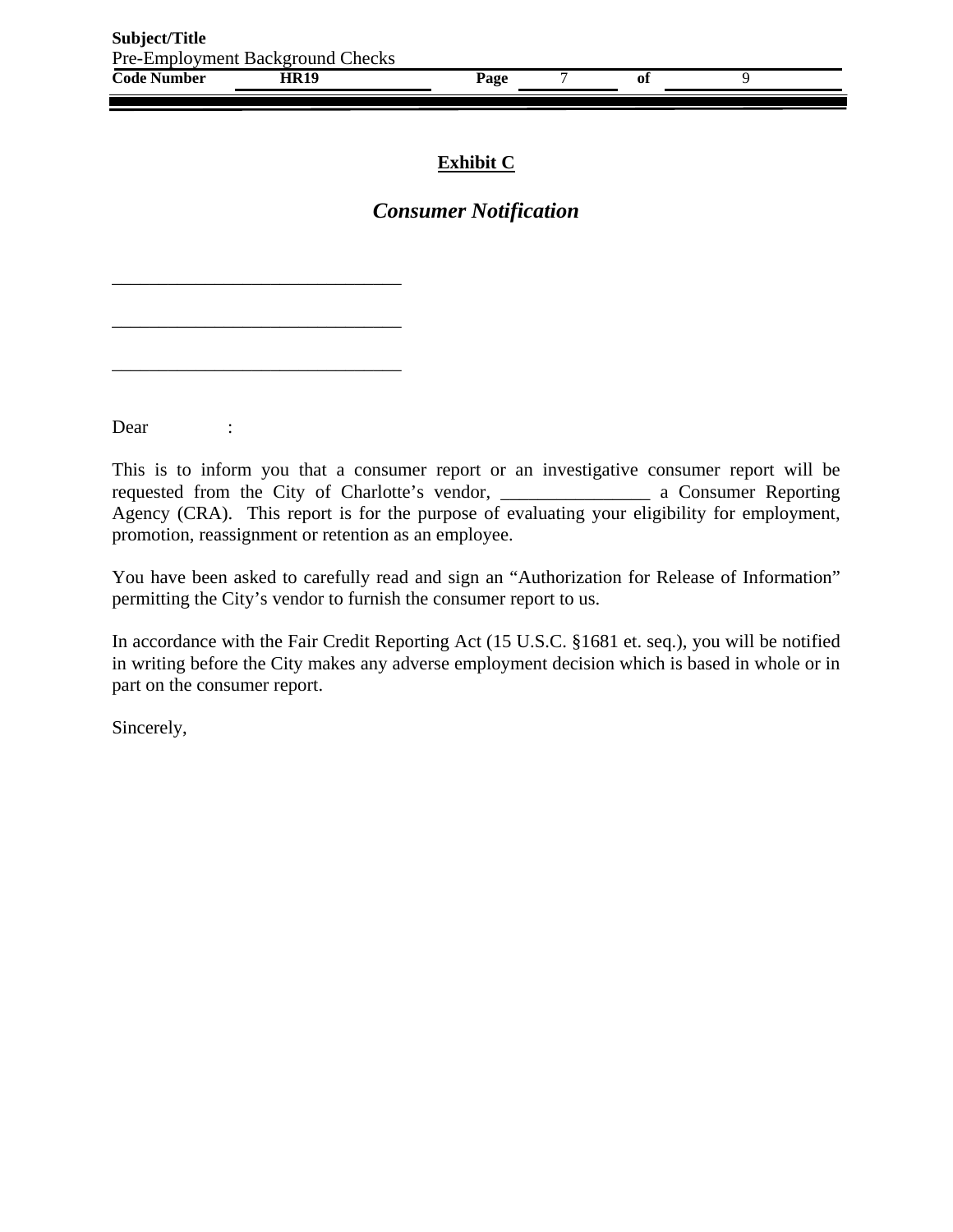## **Exhibit D**

**(Pre-Adverse Action)** 

*Date* 

### *Applicant Name & Address*

Dear :

We are writing to inform you that in evaluating your application for employment, promotion, reassignment or retention as an employee we have received the enclosed consumer report. This notification is provided because an adverse employment decision may be based, in whole or part, on this report.

The report was prepared by \_\_\_\_\_\_\_\_\_\_\_\_\_\_\_\_\_\_ and authorization signed by you at the time of application. A copy of the authorization and a summary of your rights as a consumer are enclosed. \_\_\_\_\_\_\_\_\_\_\_\_\_\_\_\_ is not responsible for any employment-related determination.

If you have any questions regarding this report or believe that it may contain incorrect information, you may contact this company and they will respond to your inquiry. Their mailing address and phone numbers are listed below:

Sincerely,

Enclosure: Consumer Report Copy of Authorization Consumer Rights Notification